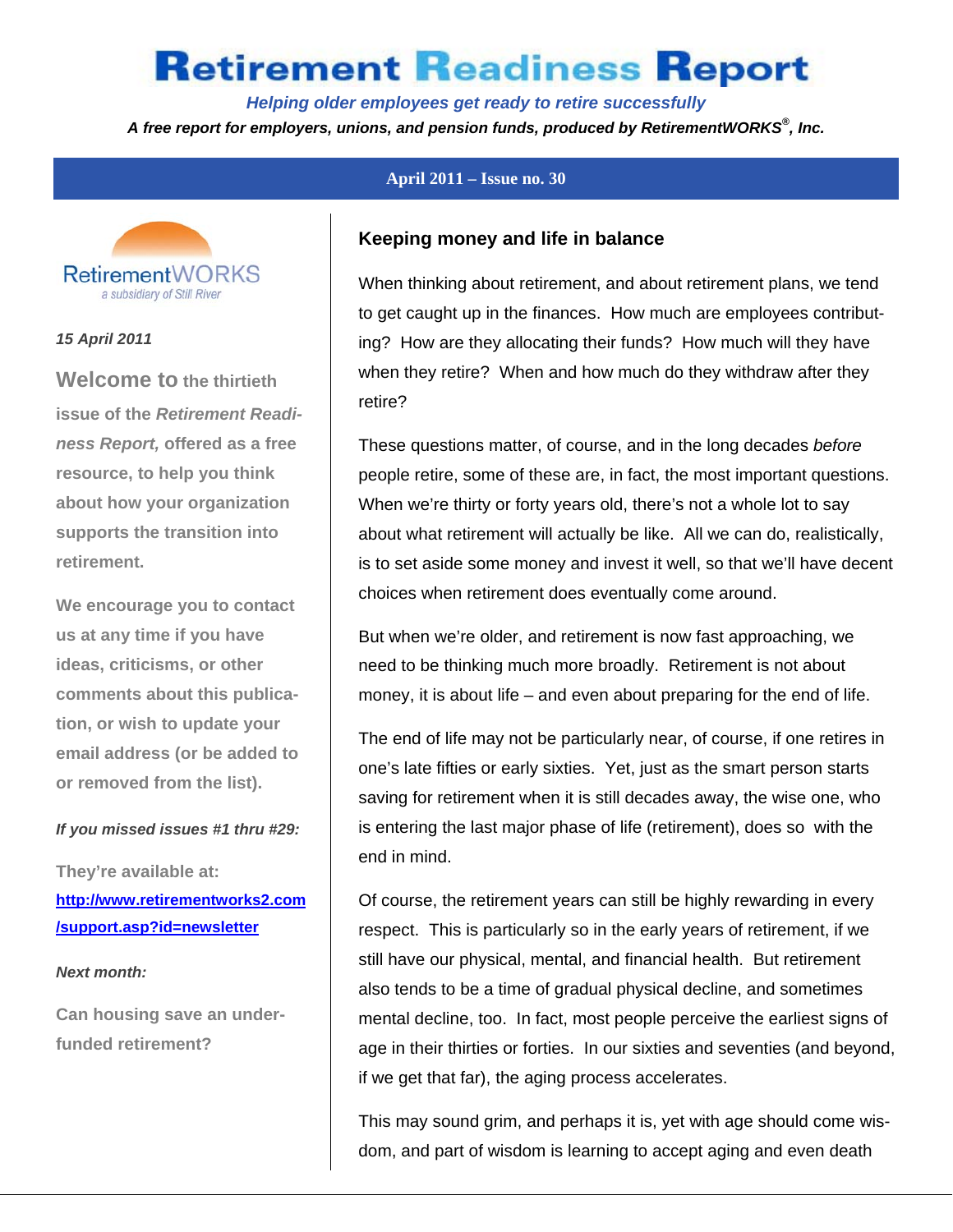

*April 2011* 

as realities that are normal, expected, and able to be prepared for.

And yes, even embraced. After all, if you lived forever, you could *never* retire!

We bring up these notions here in order to emphasize that in retirement, a lot more is going on than making sure you don't run out of money. It may be a time to gradually scale back your ambitions, your lifestyle, your physical and mental activity, and even your social life (when mobility becomes a problem, and as your peers become disabled, or die). But it is also a time to grow in wisdom and spiritual strength, to move from "age-ing" to "sage-ing" as one author puts it. And among other things, this means making sure we are ready to go when our time comes.

Retirement can still be very much about goals that we delayed during our careers, about strengthening our connections with family and friends, about other forms of self-actualization. But it is also about *completing* ourselves in those ways, so we can eventually learn to let it all go. Because

when we do go, we leave it all behind, including our money.

From this perspective, thinking about retirement primarily in financial terms appears ludicrous. Money is a powerful enabler, but if our long-term need is to let go, and to learn to let go gracefully, money is of little help, and may even be an obstacle. The more we have, the harder it is to let go!

*" Money is a powerful enabler,*  **but if our long-term need is** *to let go, and to learn to let go gracefully, money is ofI little help, and may even be* **an obstacle. The more we** *have, the harder it is to let it go. "*

To facilitate the letting go, and to facilitate our greatest happiness and life satisfaction in the interim, we need to keep our rightful concerns about money in balance.

Studies consistently show that when happiness and life satisfaction are measured at different levels of wealth, there is a difference only at the extremes. The very poor, not surprisingly, are

the most unhappy. And the wealthiest, whose money creates all kinds of new worries, are the next most unhappy. *For the vast majority of us somewhere in between, wealth and happiness are not correlated.*

So why do we fret so much about money? For many of us, the reasons are many, deep, and complicated. There is an emerging field called "financial therapy" to help people untangle it all – and yes, there is also a Financial Therapy Association, located at www.financialtherapyassociation.org

Short of therapy, though, what else can we do?

The practical answer for older employees, at least, is for all of us to stop talking about their retirement purely in financial terms. As we tend to describe in these *Retirement Readiness Reports*, there are many other issues that directly affect one's satisfaction, happiness, and deep fulfillment.

We tend to focus on the money because that's what the benefit plans deal with. But when it comes to preparing for retirement, money issues do not de-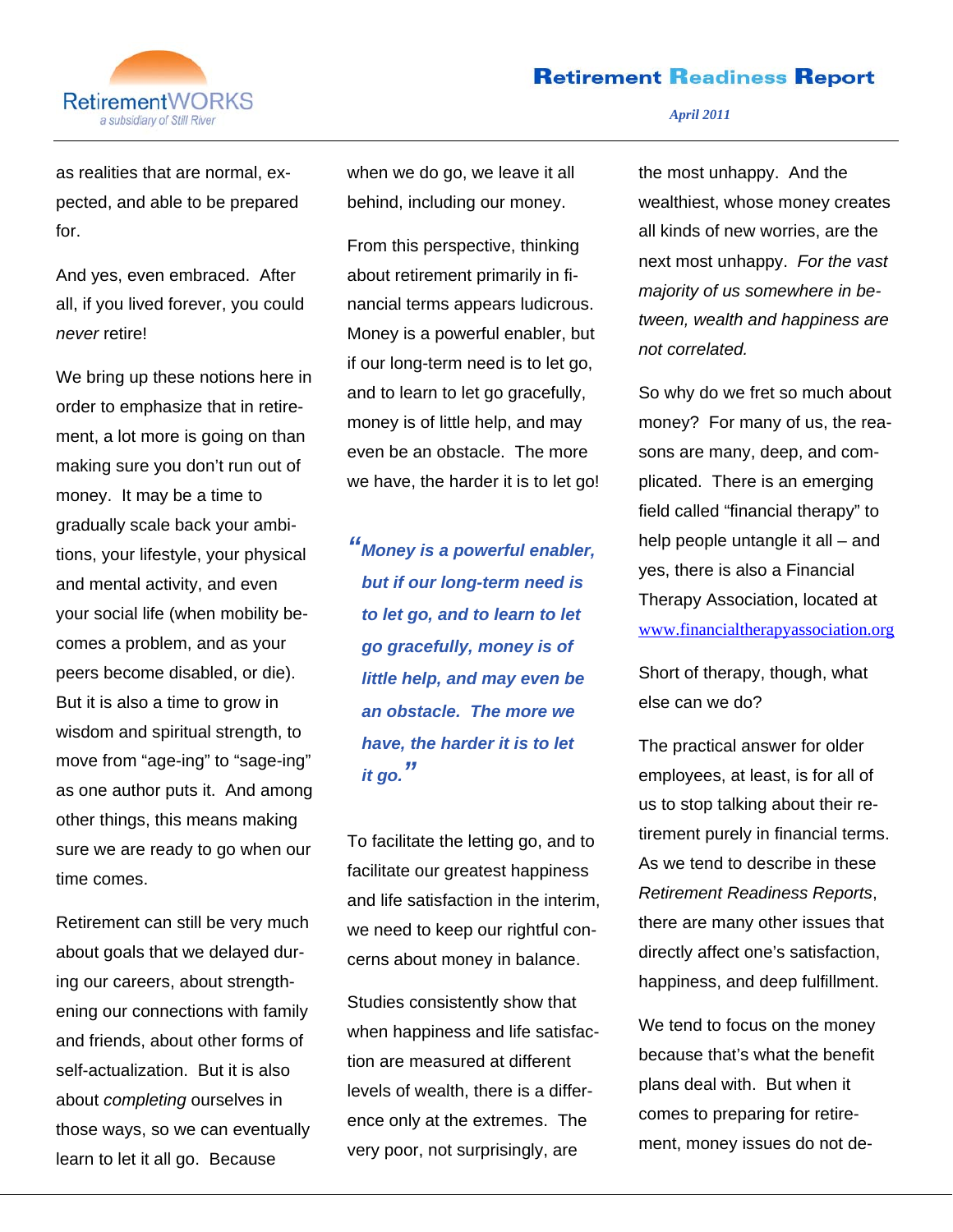

### serve a unique status. While we do recommend that such employees pursue a detailed analysis of their financial situation, at this stage of life, most people have much more scope for making *non*-financial changes that will make a real difference to the quality of their existence.

And while offering individual advice is tricky, it is both safe and relatively simple to offer *education* about these issues, from the mundane realities of money to the elevated yet often fuzzy ways that people can deal with happiness, aging, and death.

Useful information and materials are available. If you can provide them in one area, you can provide them in others – and thereby promote a mentally and physically healthful balance between money and life in retirement.

**Recommended Reading for Employees Getting Ready to Retire** 

*Naked Retirement: Stripping It to the Core*, by Robert S. Laura

\$7.99, www.nakedretirement.com (also available as a Kindle ebook from Amazon.com for \$4.99)

**Notice: We do not sell books, or have any financial stake in recommending them.** 

This is a short book (52 pages including lots of white space, and places for readers to make notes and complete exercises) – which means it's perfect for a lot of people who are not big readers.

Its principal virtue, however, is its focus on the non-financial aspects of retirement.

Not that Laura ignores finances. He is one of those rare individuals who is experienced and accredited in multiple fields: his career embraces being a social worker, personal trainer, senior bank executive, and co-founder of SYNERGOS Financial Group and RetirementProject.org. He is an Accredited Asset Management Specialist, Chartered Mutual Fund Counselor, and Chartered Retirement Planning Counselor.

And he puts all of this to use in his brief book.

So, why "naked" retirement? Because Laura is asking us to let go of all our illusions about retire-

### *April 2011*

ment that are based on investment results and the supposedly idyllic life that arises from them. He also wants us to face nakedly our own needs beyond mere money, so that we can create a simple (one-page) retirement plan that is truly inspirational for us, because it reflects who we really are, unembellished.

More specifically, this book helps us replace our work identity with a new identity that is meaningful to us, focuses us on ways to stay mentally and physically sharp (and socially connected), provides insights that turn assumptions and stereotypes about retirement into energizing conversations that clarify our own needs and strengthen our relationships with others, prepares us for changes in the external world that most of us either have not been aware of or not perceived the implications of, and also provides some keys to finding an investment professional who can help us understand and manage the financial nitty-gritty.

This book is worth its modest price, and much more.